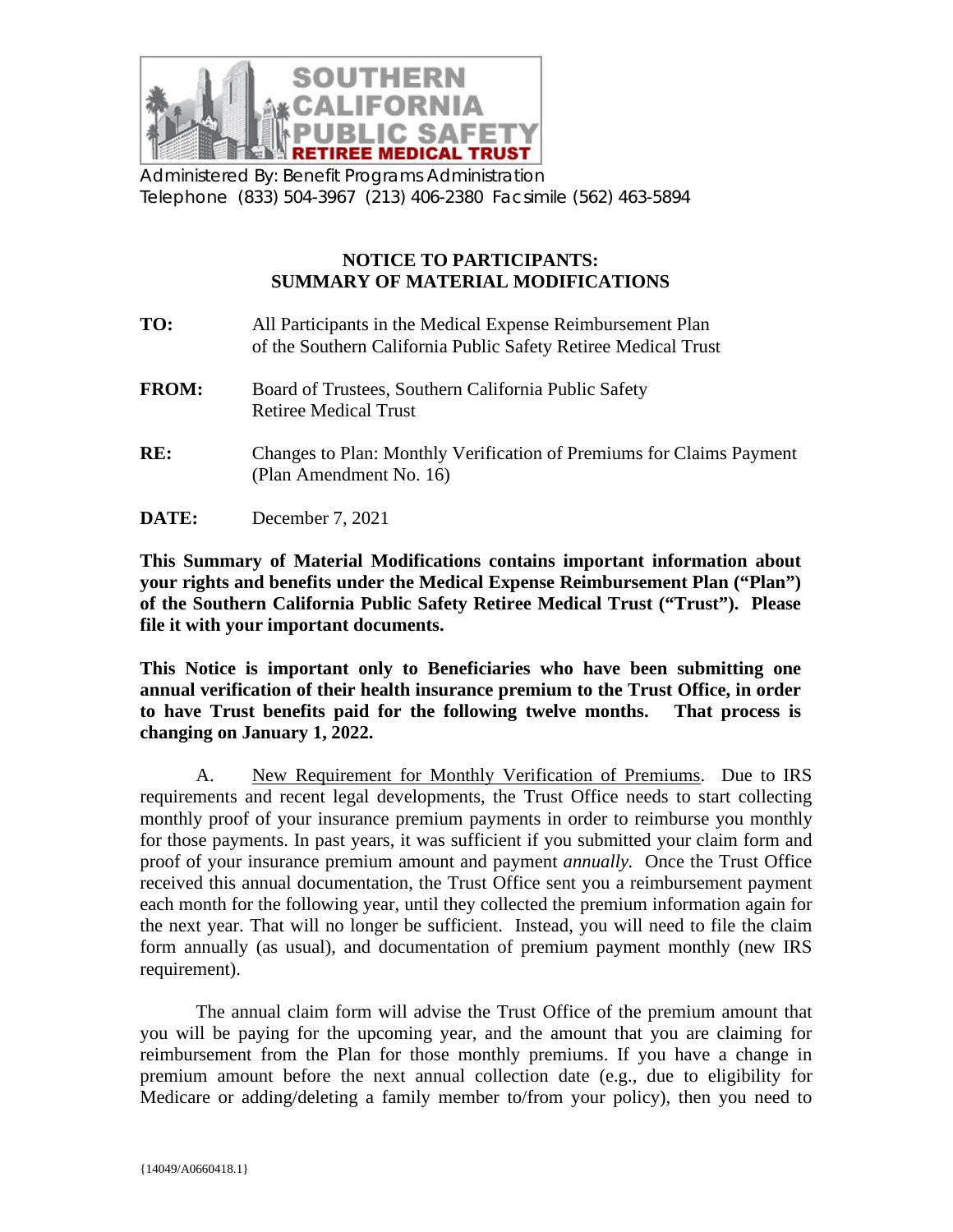submit a new Claim Form to the Trust Office. The annual Claim Form requirement is the same as prior years.

New for 2022 and future years, you need to submit monthly documentation of premium amount and proof of payment to fulfill the IRS requirement. This requirement starts on January 1, 2022. **The Trust Office will suspend your monthly benefit payments on April 1, 2022, if they have not received full documentation of all prior monthly premiums**.

B. Documentation Needed for Each Premium Reimbursement Claim. Pursuant to IRS requirements and the Plan, the Trust Office must collect a claim form and documentation prepared by a third part*y*. This means that your statement alone on the Trust claim form is not sufficient. Instead, you will need to submit evidence from a third party, e.g., the insurance carrier or your pension plan, showing each of the following items for each month of insurance coverage that you request reimburse of premiums:

(1) Type of insurance coverage, e.g., medical, dental, vision insurance;

(2) Month of coverage that the premium paid for;

(3) Amount of the premium for the month of coverage claimed for reimbursement; and

(4) Proof of payment of the premium by a Beneficiary of the Plan, e.g., pension statement showing deduction, employee paystub showing deduction, insurance carrier receipt, cancelled check, ACH transfer to insurance carrier for premium amount (from your bank statement), credit card statement showing payment to insurance carrier for premium amount.

C. Claims Must Reimburse Prior Premium Payments. In addition, the IRS has indicated that all claims' payments must reimburse your *prior* premium payment, not a prospective payment. Depending upon the date in the month that you pay your insurance premiums, you may not be able to submit proof of premium payment before the deadline for the January claims payment. The Trust Office pays claims on the  $19<sup>th</sup>$  of each month and must receive your documentation of premium payment by the  $10<sup>th</sup>$  of the month in order to include reimbursement in that month's claim payment. For example, the Trust Office must receive your premium documentation for January premium payments by January 10, 2022, in order to reimburse that payment in the January 19, 2022 claims payment. If you cannot submit your January premium documentation by January 10, then you should submit your proof of payment of premium as soon as you are able, and as long as the documentation is received by February  $10<sup>th</sup>$ , your January premium payment will be reimbursed in the February claims payment on February 19, 2022. That process of reimbursing the prior month's premium will continue with reimbursement of each premium in the following month after receipt of documentation from you.